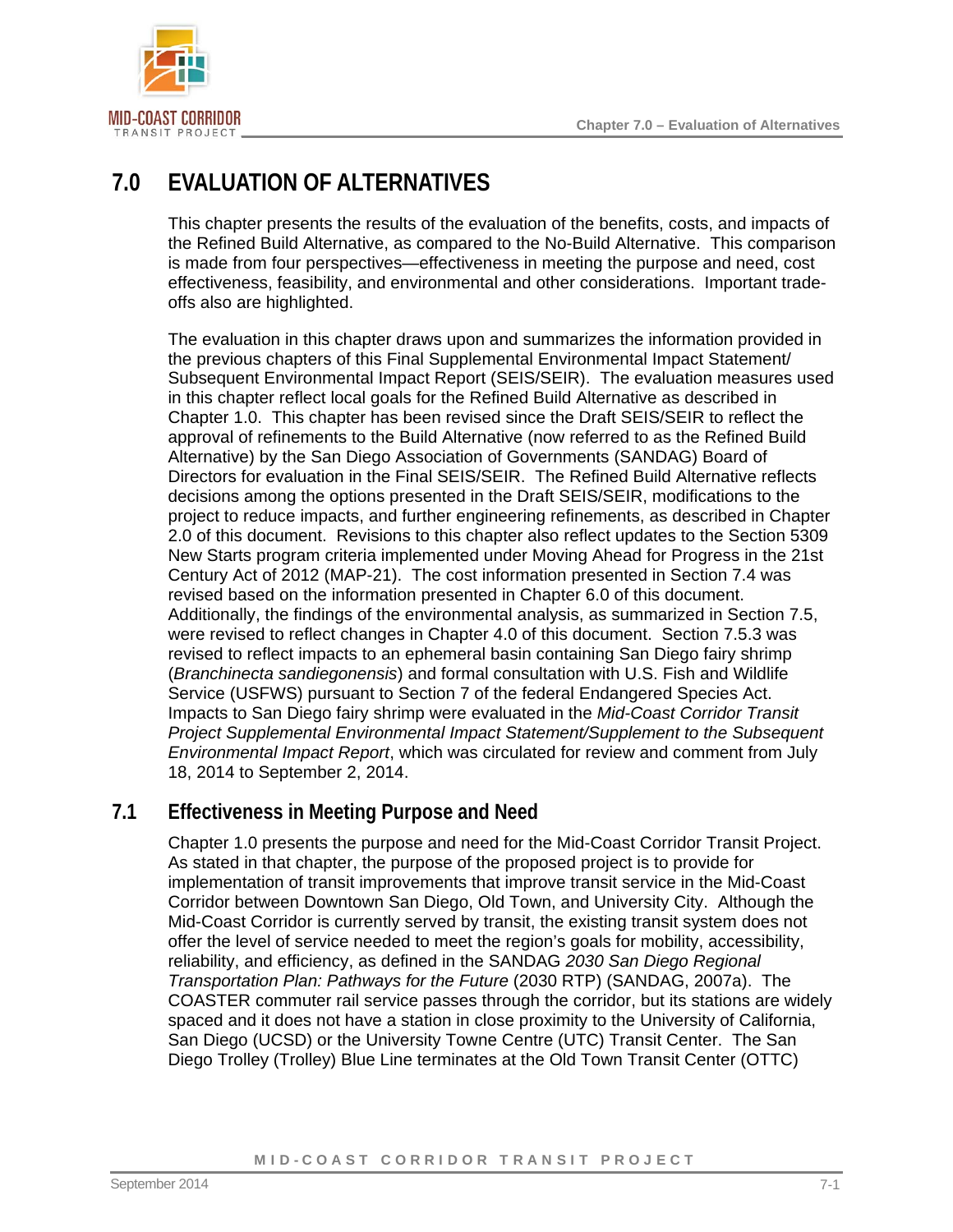

under existing conditions<sup>[1](#page-1-0)</sup>. While transit mobility and accessibility to northern portions of the corridor are provided by express and local buses, the speed and reliability of bus service are constrained by roadway congestion, and many transit riders are required to transfer in Downtown San Diego or at the OTTC to reach destinations in University City. With congestion projected to increase in the future, the level of service, reliability, and efficiency of the transit system will all decrease.

To meet the region's goals most effectively, the Mid-Coast Corridor needs a transit system that is better able to serve the major travel destinations of UCSD and the UTC Transit Center in University City. This transit system must provide a frequency of service, speed, and reliability that would better serve existing transit riders and attract new riders. The exclusive right-of-way for transit that is proposed for the Mid-Coast Corridor Transit Project would shorten travel times, improve reliability, and reduce the number of transfers required for travel between major travel markets, thereby improving service for existing riders and attracting new riders. With the improved transit service provided by the project, one-seat rides (trips that do not require a transfer) would be available from the U.S.–Mexico international border to University City, and between communities in South San Diego County, Downtown San Diego, and University City, making transit an attractive alternative to travel by automobile.

Section 1.6 identifies other important local goals related to livability, sustainability, and equity. The following sections describe the effectiveness of the Refined Build Alternative in meeting these goals and addressing the project's purpose and need.

#### **7.1.1 Mobility and Accessibility**

Just as mobility and congestion have worsened over the years, congestion in 2030 will be worse than it is today. Congestion reduces travel speeds and increases travel time. For transit riders, the increase in congestion would directly affect their mobility because travel times on buses would increase. Although the planned high-occupancy vehicle (HOV) lanes on Interstate (I-) 5 under the No-Build Alternative would offset the effects of congestion for transit riders using buses operating in the HOV lanes, other riders would be affected by congestion.

Mobility and accessibility under the No-Build and Refined Build Alternatives were evaluated in terms of transit travel time, the number of transfers required to complete a trip, and transit ridership with a focus on the key travel markets identified in Chapter 1.0 (Downtown San Diego and areas to the east and south and University City). [Table 7-1](#page-2-0)  summarizes the mobility and accessibility benefits of the alternatives.

#### **7.1.1.1 Transit Travel Time and Speed**

Travel time represents how long it takes a passenger to complete a trip by transit and is affected by the speed of the transit vehicle, roadway congestion, the number of stops, and the distance between stops. Transit riders benefit if a transit investment helps them complete their trip more quickly. Additionally, choice transit riders, defined as those

<span id="page-1-0"></span> $\overline{a}$ <sup>1</sup> Existing conditions generally refers to conditions in 2010 when the Notice of Preparation for the California Environmental Quality Act was issued.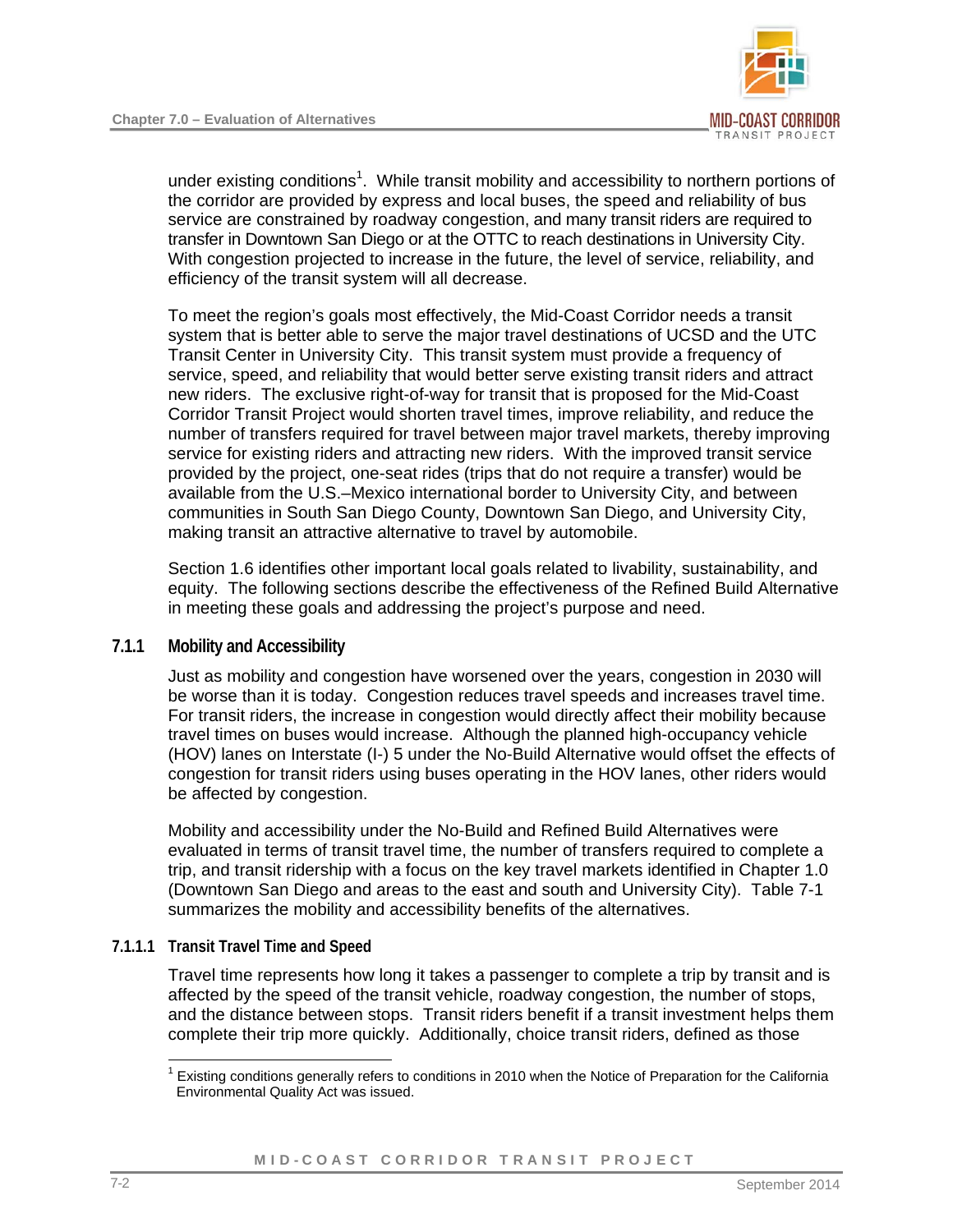

| <b>Measures</b>                                     | <b>No-Build</b><br><b>Alternative</b> | <b>Refined Build</b><br><b>Alternative</b> | <b>Difference</b> |  |  |  |
|-----------------------------------------------------|---------------------------------------|--------------------------------------------|-------------------|--|--|--|
| <b>Transit Travel Time (peak period in minutes)</b> |                                       |                                            |                   |  |  |  |
| Golden Triangle to Centre City/Downtown             | 47.1                                  | 43.5                                       | $-3.6$            |  |  |  |
| South San Diego to UCSD                             | 68.6                                  | 51.9                                       | $-16.7$           |  |  |  |
| Mission Valley to UCSD                              | 51.6                                  | 39.1                                       | $-12.5$           |  |  |  |
| <b>Transit Ridership</b>                            |                                       |                                            |                   |  |  |  |
| Average weekday linked trips-systemwide             | 309,900                               | 323,300                                    | $+13,400$         |  |  |  |
| Average weekday boardings-local bus                 | 360,300                               | 367,100                                    | $+6,800$          |  |  |  |
| Average weekday boardings-express bus               | 59,300                                | 53,000                                     | $-6,300$          |  |  |  |
| Average weekday boardings-Trolley                   | 152,200                               | 180,800                                    | $+28,600$         |  |  |  |
| Daily passenger miles                               | 3,604,858                             | 3,800,297                                  | +195,439          |  |  |  |
| <b>Transfers (Daily Transfer Rate)</b>              |                                       |                                            |                   |  |  |  |
| University City to Centre City/Downtown             | 2.01                                  | 1.70                                       | $-0.31$           |  |  |  |
| South to University City                            | 2.62                                  | 2.08                                       | $-0.54$           |  |  |  |
| <b>East to University City</b>                      | 2.51                                  | 2.38                                       | $-0.13$           |  |  |  |

#### <span id="page-2-0"></span>**Table 7-1. Effectiveness of Alternatives—Mobility and Accessibility Benefits**

Source: SANDAG, 2014v

Note: UCSD = University of California, San Diego

individuals who could complete a trip by either automobile or transit, may decide to ride transit if it becomes more competitive with automobile travel time. Despite implementation of the planned roadway and transit improvements identified in the 2030 RTP, highway speeds will be slower as regional population, employment, and congestion grow by 2030. As highway speeds become slower, transit projects that increase transit speeds will make transit a more attractive alternative to travel by automobile.

Travel times between three of the major travel markets identified in Chapter 1.0—Golden Triangle to Centre City (Downtown San Diego), South San Diego to UCSD, and Mission Valley to UCSD—are presented in [Table 7-1.](#page-2-0) As described in Sections 1.2.3 and 1.2.4, a substantial number of trips currently occur between areas of San Diego south and east of the OTTC and the University City and UCSD area. Furthermore, the number of trips between these areas would increase by 2030. Connecting these areas with reliable, efficient transit service is one of the purposes of the project.

The Refined Build Alternative offers much faster transit travel time than the No-Build Alternative for the three major travel markets described above, with peak-period time savings ranging from 3.6 to 16.7 minutes per trip. These travel times include time spent on transit in addition to the initial wait time, walk time to reach a transfer, and any wait time for that transfer. As shown by the improvement in transit travel times and speed, the Refined Build Alternative achieves the project objective of increasing speed. Chapter 3.0 provides additional information on the project's travel-time benefits.

Under the Refined Build Alternative, the faster transit travel times and increased transit speeds result in transportation system user benefits, measured in terms of equivalent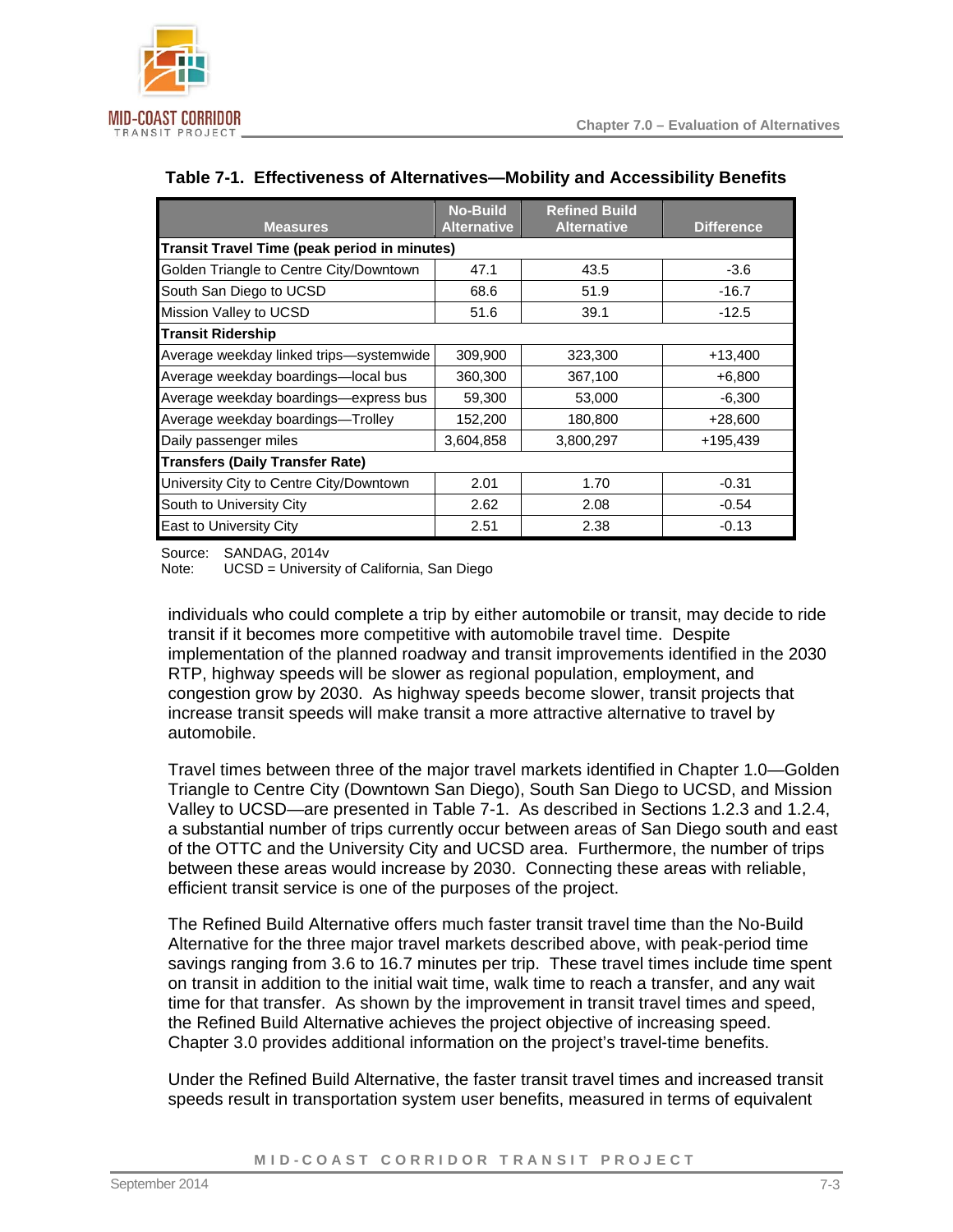

hours of travel-time savings. Transportation system user benefits capture a diverse set of benefits to transit riders—including reductions in walk times, wait times, ride times, transfer time, and costs (converted to time)—expressed in terms of savings in travel time. There would be approximately 11,500 hours per day of user benefits under the Refined Build Alternative.

User benefit thematic maps are included in the *Mid-Coast Corridor Transit Project Transportation Impacts and Mitigation Report* (SANDAG, 2014v). These maps show that travelers starting their trips in the Mid-Coast Corridor would gain the greatest benefit. Travelers starting their trips in the Marina–Ballpark (District 29), Mission Valley (District 7), and South Bay (District 11) travel analysis districts and areas along the U.S.– Mexico international border would also benefit, indicating that user benefits of the project would be widespread (refer to Figure 1-2 for a map of travel analysis districts).

#### **7.1.1.2 Transit Ridership**

The extent to which a transit project can attract more ridership is a direct reflection of its benefits to potential riders, including changes in travel time, transfers, and reliability, among other factors. Linked transit trips in 2030 under the Refined Build Alternative would increase by 13,400 trips per day (4 percent) over the No-Build Alternative. Linked trips are a trip from origin to destination regardless of the number of transfers needed to complete the trip. This increase in transit ridership under the Refined Build Alternative reflects the improvement in mobility and accessibility provided by extending the Trolley Blue Line and providing continuous service from the San Ysidro Transit Center at the U.S.–Mexico international border to University City. These are trips that would not be made by automobile on congested roadways.

The Refined Build Alternative would increase systemwide ridership on the Trolley by 28,600 boardings per day compared to the No-Build Alternative, from 152,200 to 180,800 (19 percent). Some of these riders would be new to transit. Others would be riders who would use buses under the No-Build Alternative but would benefit from a faster and more reliable trip on the Trolley with the project. The increase in transit ridership under the Refined Build Alternative is an indication of the effectiveness in making transit an attractive alternative to the automobile.

#### **7.1.1.3 Number of Transfers**

Some transit passengers are able to take one bus route from their starting point to their end point without the need to board another vehicle. However, for other passengers, a transfer may be required. A transfer can be from one bus to another, or between bus and rail (for instance, taking a bus to reach a Trolley station and then taking the Trolley to complete the trip). The number of transfers needed to complete a trip is another way to measure mobility benefits. Transfers add travel time and uncertainty to the trip, especially if transit services at the transfer point are not coordinated and wait times are long.

[Table 7-1](#page-2-0) lists the number of transfers required to complete a transit trip between three of the major travel markets identified in Chapter 1.0: University City to Centre City (including Downtown San Diego), South San Diego to UCSD, and East San Diego (including Mission Valley) to UCSD. The table presents transfer rates; a transfer rate of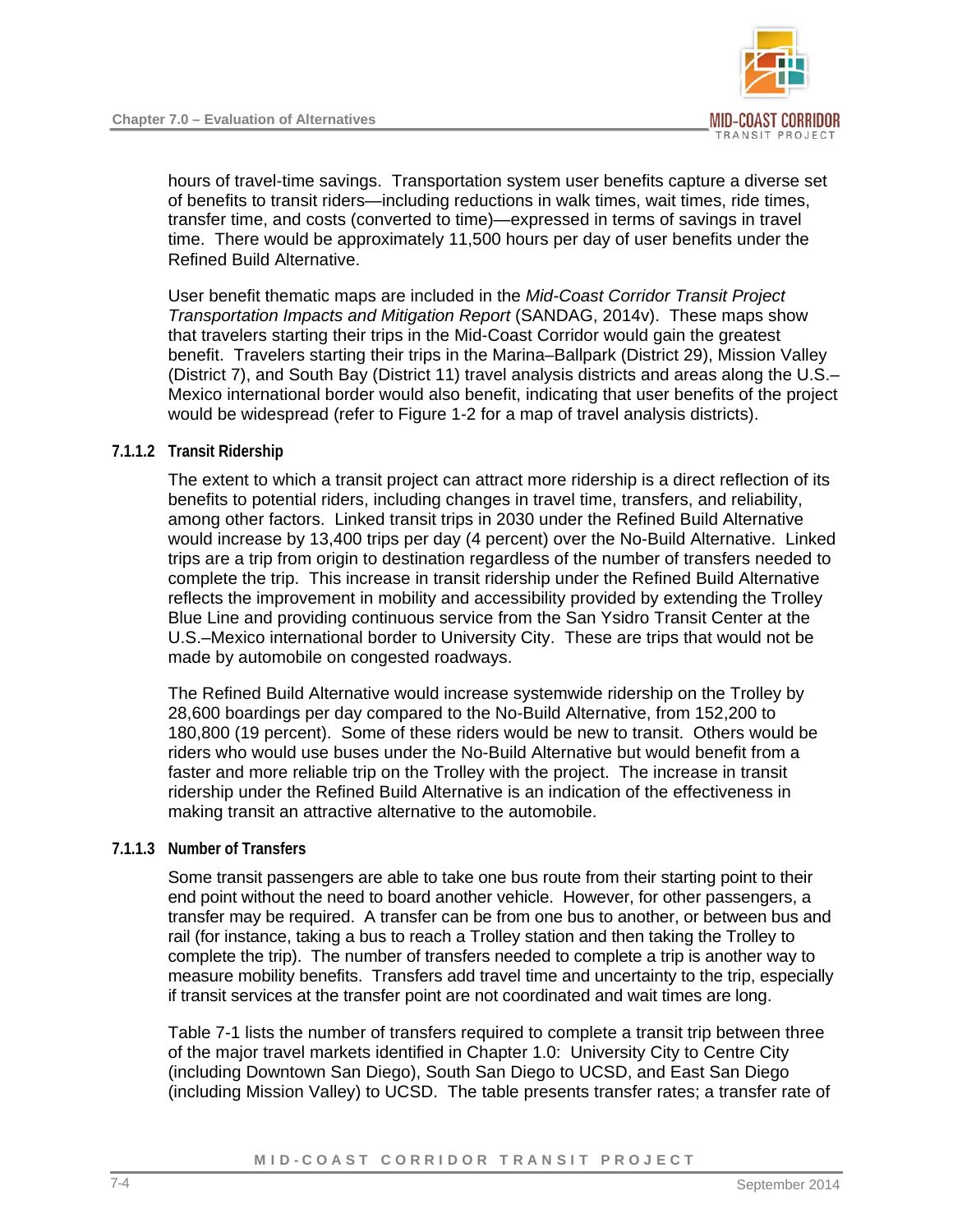

2.62 means that, on average, for every transit trip from the south to University City 1.62 transfers per trip are required. As shown, the Refined Build Alternative would reduce the number of transfers required to complete these trips. Consequently, the Refined Build Alternative achieves the project objective of reducing transfers for these major travel markets.

Transfers still would be required for passengers traveling between University City and areas east of downtown; however, these transfers would be easier under the Refined Build Alternative. With the extension of the Trolley Blue Line from Santa Fe Depot to the UTC Transit Center under the Refined Build Alternative, passengers who would take the Trolley Green Line and then transfer to bus Route 150 under the No-Build Alternative would instead use the Trolley Blue Line. The Refined Build Alternative would provide faster service than a bus and thus would reduce travel time, even with any required transfers. Additionally, passengers transferring between the Trolley Blue and Green Lines at the OTTC would walk across the Trolley platform, rather than walking through the pedestrian undercrossing to access the bus as they would under the No-Build Alternative. Further, the Refined Build Alternative would reduce transfer wait times, especially during the midday off-peak period, since it would operate with 7.5 minute headways from 6:00 a.m. to 6:00 p.m. Because of the improved convenience of transferring and shorter frequencies, transfers under the Refined Build Alternative would be more convenient than under the No-Build Alternative, thus benefitting passengers.

#### **7.1.2 Efficiency**

The Metropolitan Transit System (MTS) uses "passengers per in-service hour" as a measure of transit's efficiency. It is a measure of the number of boardings on the route divided by the hours that the route is available to transport passengers. The *Coordinated Plan 2010-2014* (SANDAG, 2010c) established a guideline of 35 revenue passenger boardings per service hour. If a route does not meet the guideline, then it may be providing service for more hours than is needed to serve the ridership demand. In these cases, the transit agency may adjust service by reducing service during offpeak periods or reducing the service span to serve demand more efficiently.

Although the Refined Build Alternative would lead to substantially higher Trolley Blue Line ridership than under the No-Build Alternative, the Trolley Blue Line in-service hours would grow more rapidly than ridership. As a result, the Trolley Blue Line under the Refined Build Alternative would serve approximately 370 passengers per in-service hour, making it somewhat less efficient than under the No-Build Alternative (approximately 430 passengers per in-service hour). This would represent a 12-percent decrease in efficiency. Nonetheless, the Trolley Blue Line would be substantially more efficient than existing conditions (280 passengers per in-service hour) and would far exceed the guidelines established by the *Coordinated Plan 2010-2014*.

#### **7.1.3 Reliability**

Improved reliability is a third goal of SANDAG's 2030 RTP. Transit system reliability generally is measured in terms of on-time performance (i.e., whether the bus or Trolley departs a stop less than zero seconds early and no more than five minutes past the scheduled time). Roadway congestion has a direct impact on the reliability of transit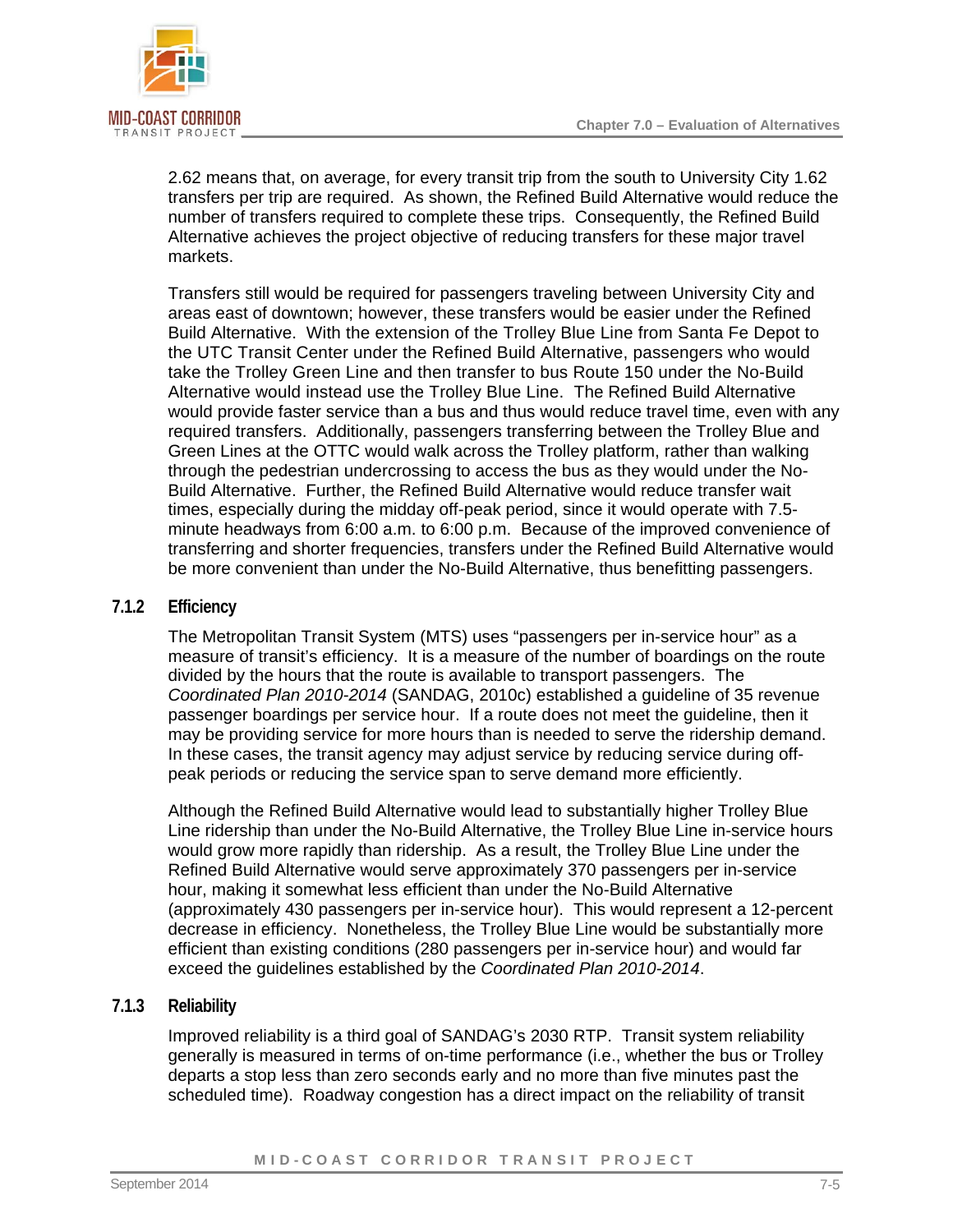

services, particularly buses. In comparison, the Trolley operates in an exclusive right-ofway with a few grade crossings in Downtown San Diego and is not hindered by fluctuations in traffic. As a result, under existing conditions, the Trolley Blue Line has 93 percent on-time reliability throughout the day, whereas Express Bus Route 150, operating between Downtown San Diego and the UTC Transit Center, has 86 percent reliability during the p.m. peak period when roadways are more congested.

By 2030, a 54-percent increase in vehicle hours of delay is projected, representing increased congestion on corridor roadways. As highway congestion increases, the reliability of buses operating in mixed traffic is expected to decline. The exceptions include bus routes operating in I-5 HOV lanes; however, buses still would need to travel on arterials and local roadways to reach these lanes, which would affect reliability.

The 10.9-mile extension of the Trolley Blue Line under the Refined Build Alternative would be operated in exclusive right-of-way completely separate from roadway congestion, thus offering much greater reliability for transit riders. As identified in Section 3.4.1.2, passenger miles in exclusive right-of-way on the Trolley system would increase 27 percent compared to the No-Build Alternative. Because the Trolley operates primarily in exclusive right-of-way, the Trolley Blue, Green, and Orange Lines are currently able to maintain higher on-time performance, and similar performance would be expected under the Refined Build Alternative. Passenger miles on buses operating in HOV lanes would decrease under the Refined Build Alternative, partly because Route 150 would be eliminated and some bus passengers would switch to the Trolley. The Refined Build Alternative achieves the project objective of increasing transit reliability in the corridor.

## **7.2 Effectiveness in Supporting Other Local Goals**

The 2030 RTP established goals not only for mobility, accessibility, efficiency, and reliability, but also for livability, sustainability, and equity. While these goals do not directly contribute to the purpose and need for a transit investment in the Mid-Coast Corridor, the project does support these other goals, as described in this section.

#### **7.2.1 Livability**

The livability goal seeks to focus transit improvements in areas with compatible land uses that support an efficient transit system, and to foster smart-growth land uses. As stated in Section 4.1.3, the continuation and enhancement of bus Route 150 under the No-Build Alternative would be inconsistent with local goals and policies, which aim to increase the intensity of development along transit corridors, enhance regional connectivity, and minimize environmental impacts.

The Refined Build Alternative would connect the region's two largest population and employment centers—Downtown San Diego in the southern area and University City in the northern area of the corridor—thus supporting this goal. Since the mid-1980s, communities in the corridor have been identifying the Mid-Coast Corridor Transit Project in their plans. Additionally, SANDAG has designated Smart Growth Opportunity Areas, and the City of San Diego has developed the "City of Villages" strategy of integrating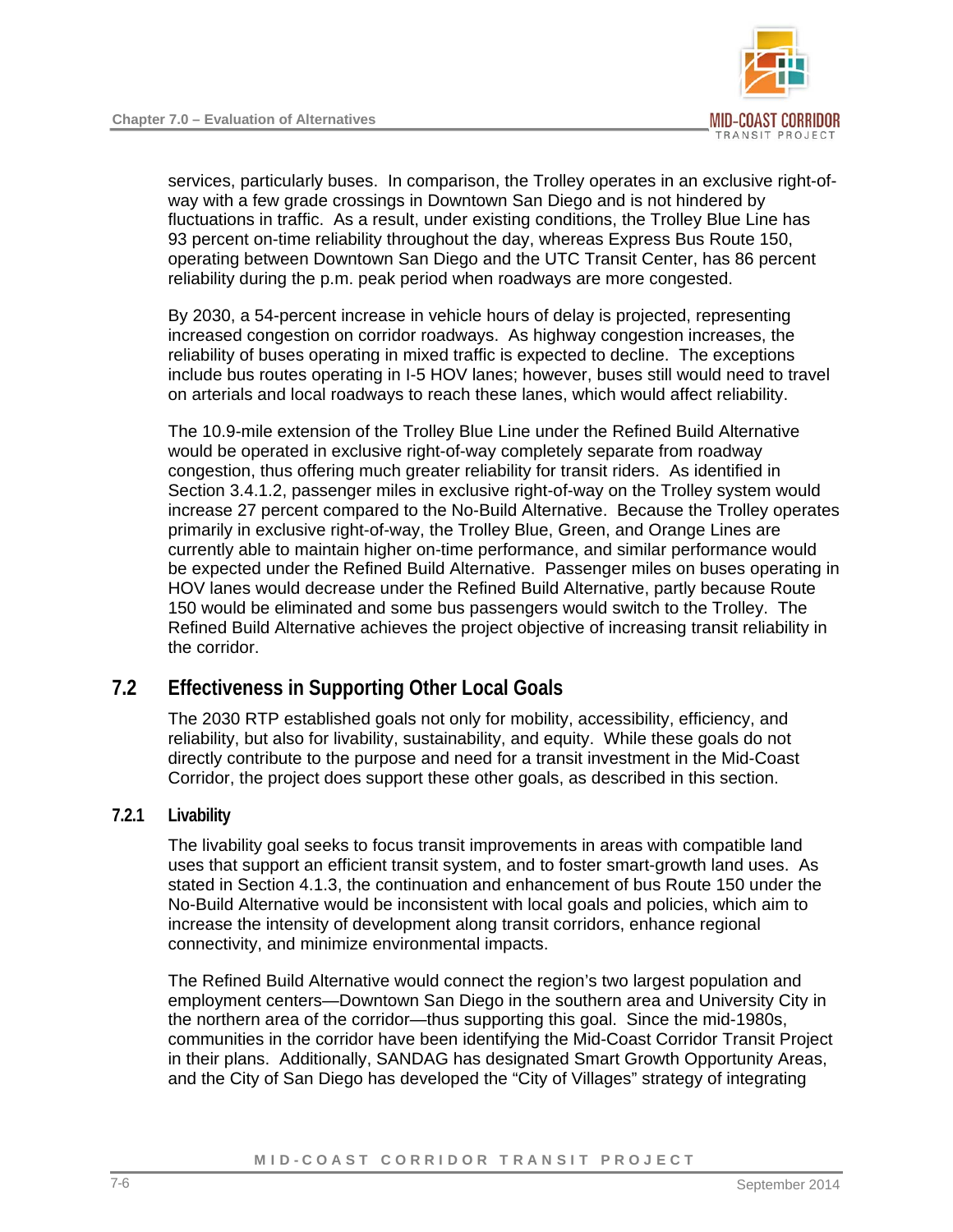

land use and transit to address potential growth. All nine of the proposed stations under the Refined Build Alternative are located in Smart Growth Opportunity Areas.

When evaluating proposed projects for New Starts funding, in accordance with federal law and regulations, land use and economic development are two of the criteria that the Federal Transit Administration (FTA) uses to establish a project justification rating. The other project justification criteria are mobility improvements, cost effectiveness, environmental benefits, and congestion relief. The land use and economic development criteria take into account both existing land use and adopted plans and policies to help shape development and foster more transit-oriented patterns. In 2011, FTA gave the Mid-Coast Corridor Transit Project a "medium" rating for land use and a "medium-high" rating for economic development. In its economic development rating, FTA cited the city's *Smart Growth Concept Map* that identifies Smart Growth Opportunity Areas in which all of the proposed stations would be located. It also cited the additional city plans and policies, including: (1) the *City of San Diego General Pla*n (City of San Diego, 2008a), which focuses new development and redevelopment in existing communities, (2) the *City of San Diego Pedestrian Master Plan* (City of San Diego, 2006b), and (3) the *San Diego Street Design Manual* (City of San Diego, 2002b).

#### **7.2.2 Sustainability**

This section discusses how the Refined Build Alternative supports the 2030 RTP's sustainability goal, which seeks to improve air quality and reduce greenhouse gas (GHG) emissions. [Table 7-2](#page-6-0) highlights key findings from the results of the air quality analysis presented in Sections 4.5 and 4.6.

| <b>Measures</b>                                                                   | <b>Existing</b> | <b>No-Build</b><br><b>Conditions Alternative</b> | <b>Refined Build</b><br><b>Alternative</b> |
|-----------------------------------------------------------------------------------|-----------------|--------------------------------------------------|--------------------------------------------|
| Roadway vehicle miles traveled within corridor<br>(million miles per day)*        | 10.693          | 12.472                                           | 12.407                                     |
| Greenhouse gas emissions within region<br>(metric tons of carbon dioxide per day) | 37.439          | 46.243                                           | 45.963                                     |

<span id="page-6-0"></span>**Table 7-2. Effectiveness of Alternatives—Sustainability Benefits**

Source: SANDAG, 2014q

Note: \* Includes on-road vehicle miles traveled, including bus transit

As shown in [Table 7-2,](#page-6-0) vehicle miles traveled (VMT) would increase 17 percent between 2010 and 2030 under the No-Build Alternative. Emissions of air pollutants and GHG increase as VMT increases. Consequently, as stated in Section 4.5.3, emission levels for several air pollutants, including sulfur dioxide and particulate matter, would increase between 2010 and 2030. Similarly, emissions of GHG would increase.

The Refined Build Alternative would help reduce VMT, resulting in a decrease in air pollutants and GHG compared to the No-Build Alternative. The FTA's project justification criterion for environmental benefits, which is based on changes in VMT, will be addressed when SANDAG seeks approval to advance the project into the Engineering phase following the Record of Decision.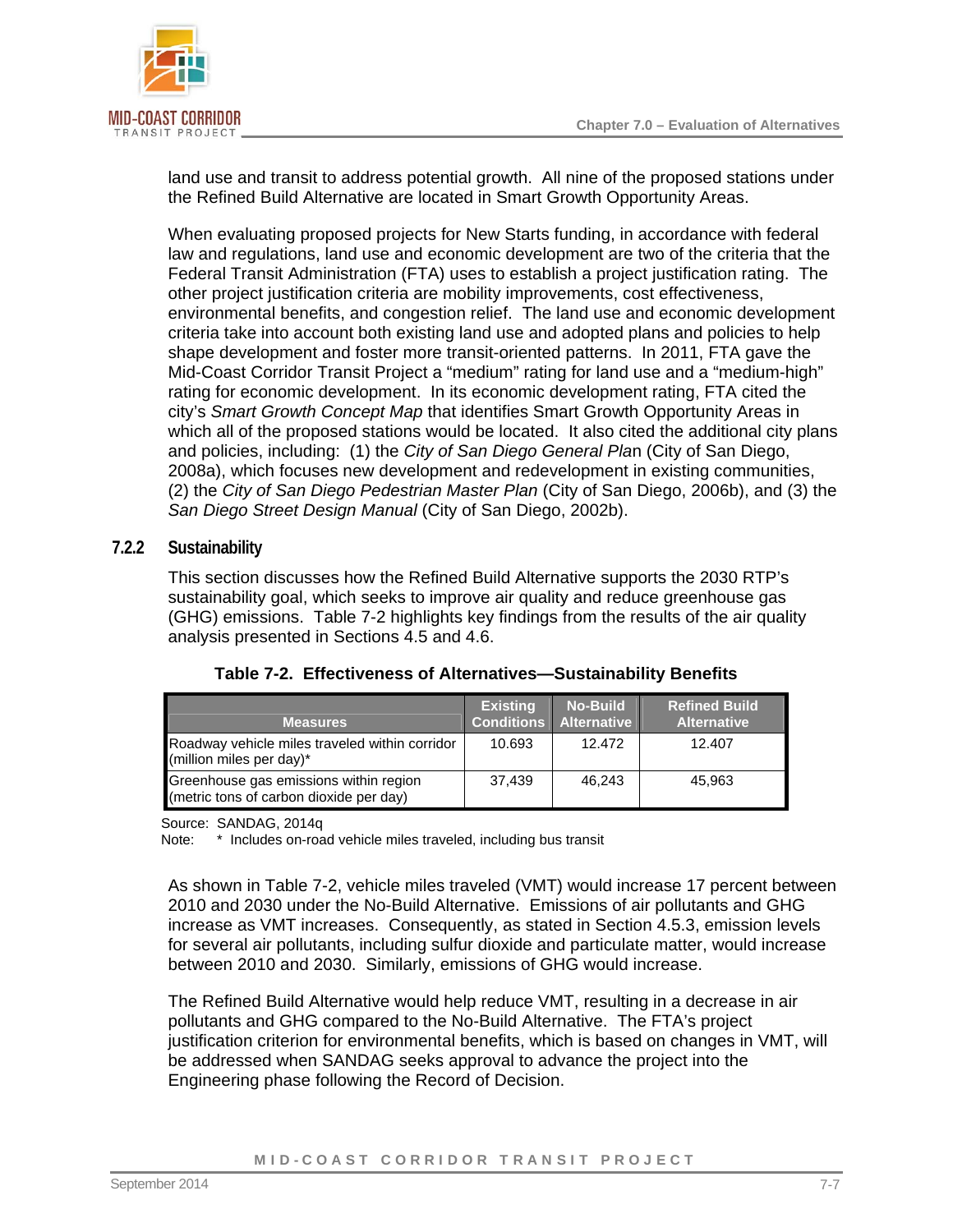

#### **7.2.3 Equity**

The 2030 RTP equity goal establishes that SANDAG will provide equitable levels of transportation services for all population segments, including low-income, minority, elderly, and persons with disabilities. Environmental justice (EJ) populations are communities with a higher proportion of minority and/or low-income populations compared to the surrounding community. The expanded bus service that would be provided under the No-Build Alternative may not offer faster or more convenient access to jobs and services in the corridor to the same extent as the Refined Build Alternative.

As noted in Section 4.20, five of the nine identified EJ populations are located within one-half mile of the project alignment and thus would be well served by the Refined Build Alternative. Benefits of the Refined Build Alternative to transit users include increased transit options, improved mobility, proximity to transit stations, and access to employment and activity centers. The project would be fully compliant with the Americans with Disabilities Act, thus ensuring equitable service to persons with disabilities. Transit performance would improve within the Mid-Coast Corridor, and all population segments would share in these benefits.

[Table 7-3](#page-7-0) compares the transportation system user benefits for low-income groups with those benefits for all income groups combined. More than 60 percent of the Refined Build Alternative's user benefits (7,066 out of 11,473 hours) would accrue to low-income groups. These benefits would accrue to low-income groups inside the Mid-Coast Corridor and those outside the corridor who have a travel destination within the corridor.

|                                                     | Low Income | <b>All Income Groups</b><br><b>Combined</b> |
|-----------------------------------------------------|------------|---------------------------------------------|
| Transportation System User Benefits (hours per day) | 7.066      | 11.473                                      |

#### <span id="page-7-0"></span>**Table 7-3. Benefits to Low-Income Persons in 2030**

Source: Series 11 model

As described in Section 4.20, the Refined Build Alternative would not result in substantial and disproportionately high and adverse effects to EJ populations. In addition, the Veterans Administration Medical Center Station would provide convenient access for veterans, disabled and otherwise, seeking medical treatment.

## **7.3 Cost-Effectiveness**

The cost-effectiveness analysis considers whether the project's benefits would justify its capital and operating costs. Cost-effectiveness analysis offers another perspective for evaluating the Refined Build Alternative and is one of the criteria that FTA uses to evaluate the justification for projects proposed for Section 5309 New Starts funding.

Cost-effectiveness has been evaluated using the measure that FTA required at the time that the Mid-Coast Corridor Transit Project was approved into Preliminary Engineering in 2011. That measure was the ratio of the project's incremental annual cost (both capital and operating) divided by the project's incremental annual benefits in terms of the hours of user benefit in 2030. Both costs and user benefits were calculated in relation to a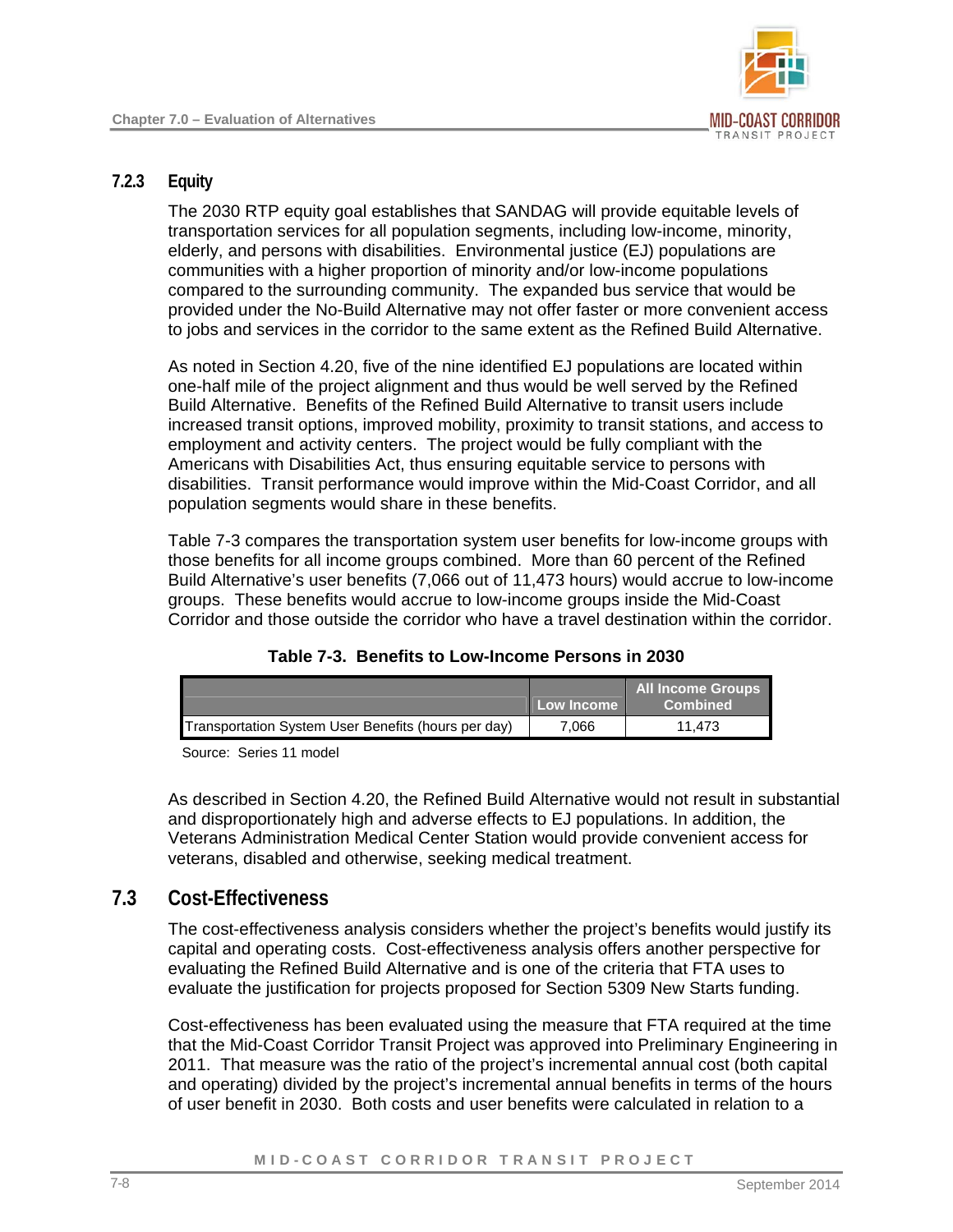

New Starts baseline, which represented the best that could be done to improve transit service without building a new fixed guideway. The resulting ratio was compared with the cost-effectiveness breakpoints that FTA established for rating projects on a five-level scale, from high to low. Using this measure, FTA gave the Mid-Coast Corridor Transit Project a "medium" rating for cost effectiveness in 2011.

More recently, in accordance with MAP-21, FTA revised its cost-effectiveness measure and breakpoints. In the future, a project's cost-effectiveness will be rated in terms of the annual cost (both capital and operating) per project trip. The Mid-Coast Corridor Transit Project will be rated using this new measure when SANDAG seeks approval to advance the project into the Engineering phase.

### **7.4 Feasibility**

<span id="page-8-0"></span>This section addresses two feasibility measures—financial feasibility and constructability—highlighting significant factors covered in Chapters 4.0 and 6.0.

Based on the assumptions underlying the *Mid-Coast Corridor Transit Project Financial Plan* (SANDAG, 2014y), as summarized in Chapter 6.0, the Refined Build Alternative is considered to be financially feasible. The financial plan expects that the Refined Build Alternative would be funded through a combination of available *TransNet* funds and FTA New Starts funds ([Table 7-4](#page-8-1)).

| <b>Measures</b>                             | <b>No-Build</b><br><b>Alternative</b> | <b>Refined Build</b><br><b>Alternative</b> |
|---------------------------------------------|---------------------------------------|--------------------------------------------|
| Capital cost (million 2013 $$)^1$           | Base                                  | \$1,489                                    |
| Capital cost (million YOE $$)^2$            | Base                                  | \$2,112                                    |
| <i>TransNet</i> funding (million YOE $$)^3$ | \$0                                   | \$1,069                                    |
| New Starts funding (million YOE \$)         | \$0                                   | \$1,043                                    |

<span id="page-8-1"></span>**Table 7-4. Financial Feasibility** 

Source: SANDAG, 2014y

Notes: YOE  $$ =$  year-of-expenditure dollars

 $1 \over 2$  Does not include financing costs<br> $1 \over 2$  Includes financing costs

 $3$  Includes both bond proceeds and capital revenues

Chapter 6.0 explains that *TransNet* funding is in place, but New Starts funding is not ensured. To receive New Starts funding, the project must complete the National Environmental Policy Act process—of which this document is a part—and the FTA New Starts process with at least a "medium" rating for both project justification and local financial commitment based in FTA's latest criteria. When FTA approved the project's entry into Preliminary Engineering on September 2, 2011, the project received an overall rating of "medium-high." In addition, New Starts funding is dependent upon future congressional actions to authorize the program when MAP-21 expires in September 2014 and to provide annual appropriations.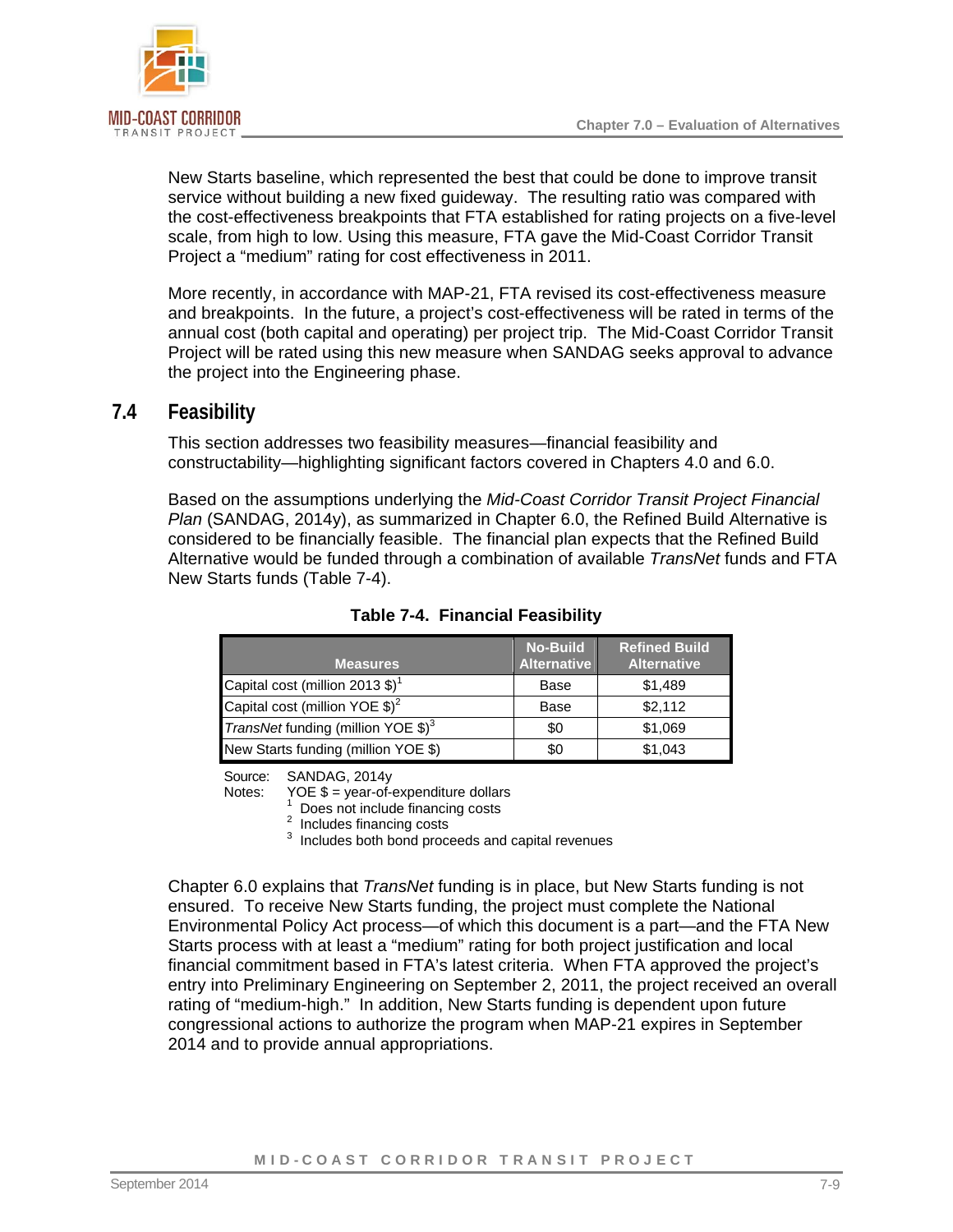

SANDAG intends to request federal funds in an amount equal to 49.4 percent of the total capital cost (including finance charges). As shown in Table 6-3, SANDAG has the ability to fund the capital cost of the project within the proposed federal and local revenue sources.

The financial plan also demonstrates that SANDAG and MTS have sufficient financial capacity to operate and maintain the project while operating and maintaining the existing system in a state of good repair.

In terms of constructability, the engineering performed to date has not revealed construction issues that cannot be managed. The cost estimate reflects current understanding about the complexity of construction, and the capital cost estimate includes contingencies for unknown conditions that may arise as design progresses.

## **7.5 Environmental and Other Considerations**

<span id="page-9-0"></span>While the Refined Build Alternative would provide mobility and accessibility, livability, and sustainability benefits, as discussed in the previous sections, the project would result in transportation and environmental impacts, which are discussed in Chapters 3.0 and 4.0, respectively. This section summarizes the major impacts, specifically traffic, visual, biological, and construction.

#### **7.5.1 Traffic Impacts**

As discussed in Section 3.3.2, the Refined Build Alternative would adversely affect roadway performance. Adverse impacts would occur at 15 intersections (13 intersections south of the San Diego River and 2 intersections north of the river) as a result of the increased frequency of trains traveling through grade crossings in the south or additional traffic accessing proposed stations and park-and-ride facilities in the north. The adverse impacts would be fully mitigated at all but two intersections through implementation of geometric (e.g., the addition of turning lanes) and operational (e.g., changes to traffic signal phasing or timing) modifications.

Adverse and unavoidable impacts would occur for one roadway segment and two intersections. The level of service on Balboa Avenue from the I-5 southbound on-ramp to the I-5 northbound off-ramp would deteriorate under the Refined Build Alternative because of traffic accessing the Balboa Avenue Station and park-and-ride facility. Traffic to the proposed Balboa Avenue Station also would increase delay at the intersection of Mission Bay Drive and Garnet Avenue during p.m. peak hours, exceeding guidance established by the City of San Diego. Mitigation measures for these adverse impacts were considered. Mitigating the impact to the segment of Balboa Avenue would require reconstruction of the I-5 and railroad bridges and thus was deemed infeasible. Mitigating the impact at Mission Bay Drive and Garnet Avenue would require right-ofway acquisition and utility relocations. This intersection operates at level of service (LOS) E today and would continue to operate at LOS E under the Refined Build Alternative, but with greater delay. The mitigation measures identified for this intersection would decrease delay but the intersection would continue to operate at LOS E. Therefore, the benefits of mitigating this intersection would not outweigh the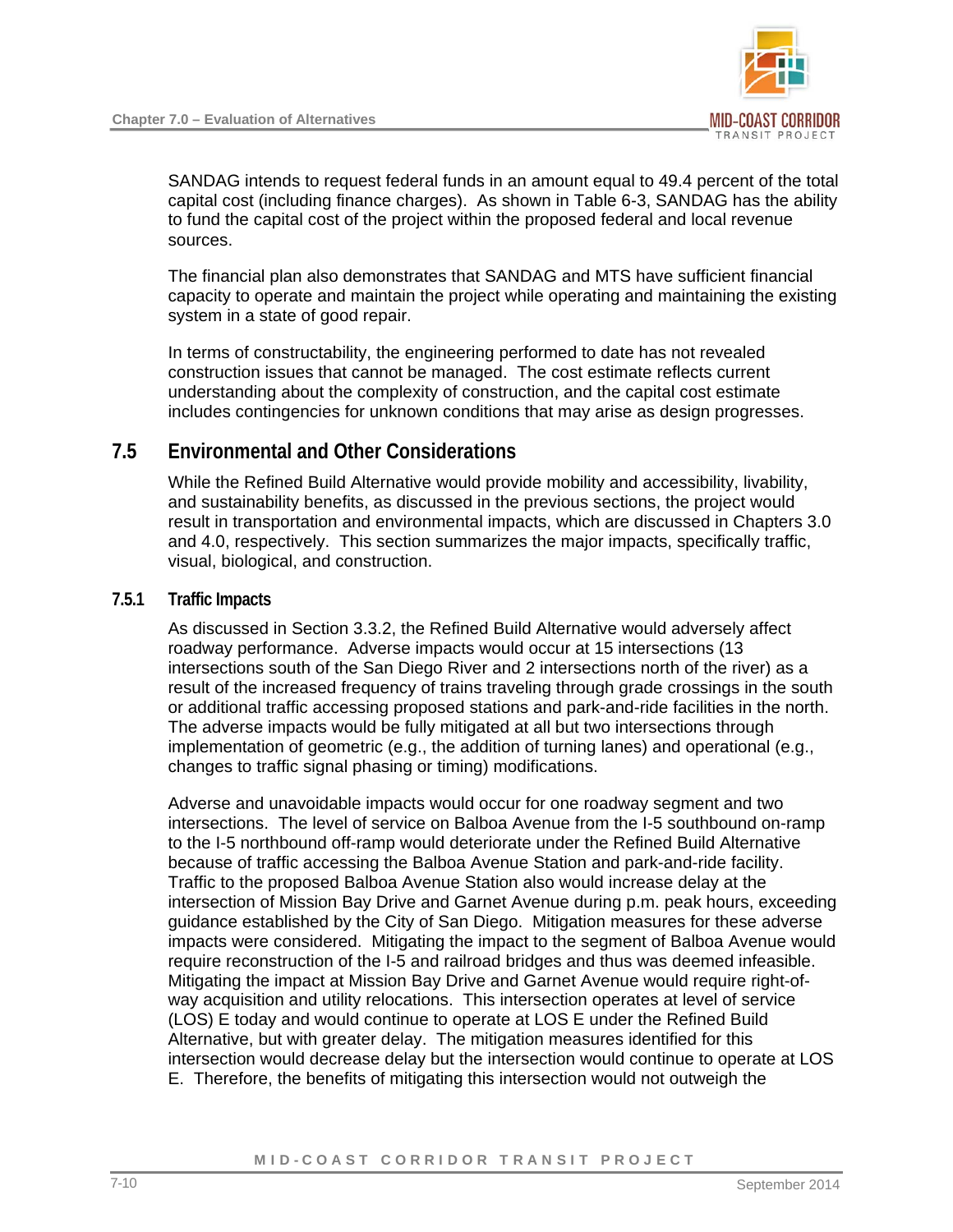

secondary impacts, and the Refined Build Alternative impact at this location would remain adverse and not mitigated.

An adverse and unmitigated impact was also identified at the stop-controlled intersection of Beech Street and Pacific Highway, located south of the San Diego River. During the a.m. peak hour, the intersection would operate at LOS E with a delay 0.6 second greater than that experienced under the No-Build Alternative. A traffic signal was examined as mitigation; however, the intersection is within close proximity of two other signalized intersections and adding a traffic signal at this location would reduce vehicular storage capacity in the area and increase delay along Pacific Highway. Therefore, the impact at Beech Street and Pacific Highway remains adverse and not mitigated.

#### **7.5.2 Visual Impacts**

The Refined Build Alternative would have adverse visual impacts, as described in Section 4.4. The adverse impacts would be fully mitigated through implementation of design and landscaping mitigation measures. At UCSD, project features consist of new rail lines, ballast, retaining walls, grading, catenary lines, and poles. These project elements would add to the visual landscape. The removal of some mature trees and vegetation may be required within Pepper Canyon. However, project features would not contrast substantially with the surrounding visual quality or character. The project would have a low-to-moderate visual impact on the visual resources at UCSD.

The elevated structure would introduce a new visual element that would affect the physical and visual character of the adjacent Matthews Apartments, resulting in a localized adverse impact to the Matthews Apartments. This aerial structure would obstruct west-facing views, but these views are not of the coast or of public view corridors, and thus the impact is not adverse.

The UTC and University City area contains architecture and mature landscaping with distinct visual character. The Refined Build Alternative includes an overhead structure with columns in the center of the Genesee Avenue median and with two straddle bents on Genesee Avenue. One straddle bent would be located west of Regents Road where the alignment would enter Genesee Avenue and the second one would be located at the intersection of Executive Square and Genesee Avenue to support the tracks and the station platform. The Refined Build Alternative would have a moderate adverse impact on this area; however, the impact would be mitigated.

Various mitigation measures would be implemented to minimize visual impacts. These measures include the replacement of trees and implementation of design treatments so project features blend with their surroundings.

#### **7.5.3 Biological Resources**

As described in Section 4.8, the Refined Build Alternative would result in the long-term loss of jurisdictional aquatic resources (refer to Section 4.8.1.2 for a definition of this term). Long-term direct impacts to wetlands and non-wetland waters under U.S. Army Corps of Engineers (USACE) and Regional Water Quality Control Board jurisdiction total 0.37 acre (or 3.01 acres including construction and shading impacts). Long-term direct impacts to streambed and riparian areas under the California Department of Fish and

#### MID-COAST CORRIDOR TRANSIT PROJECT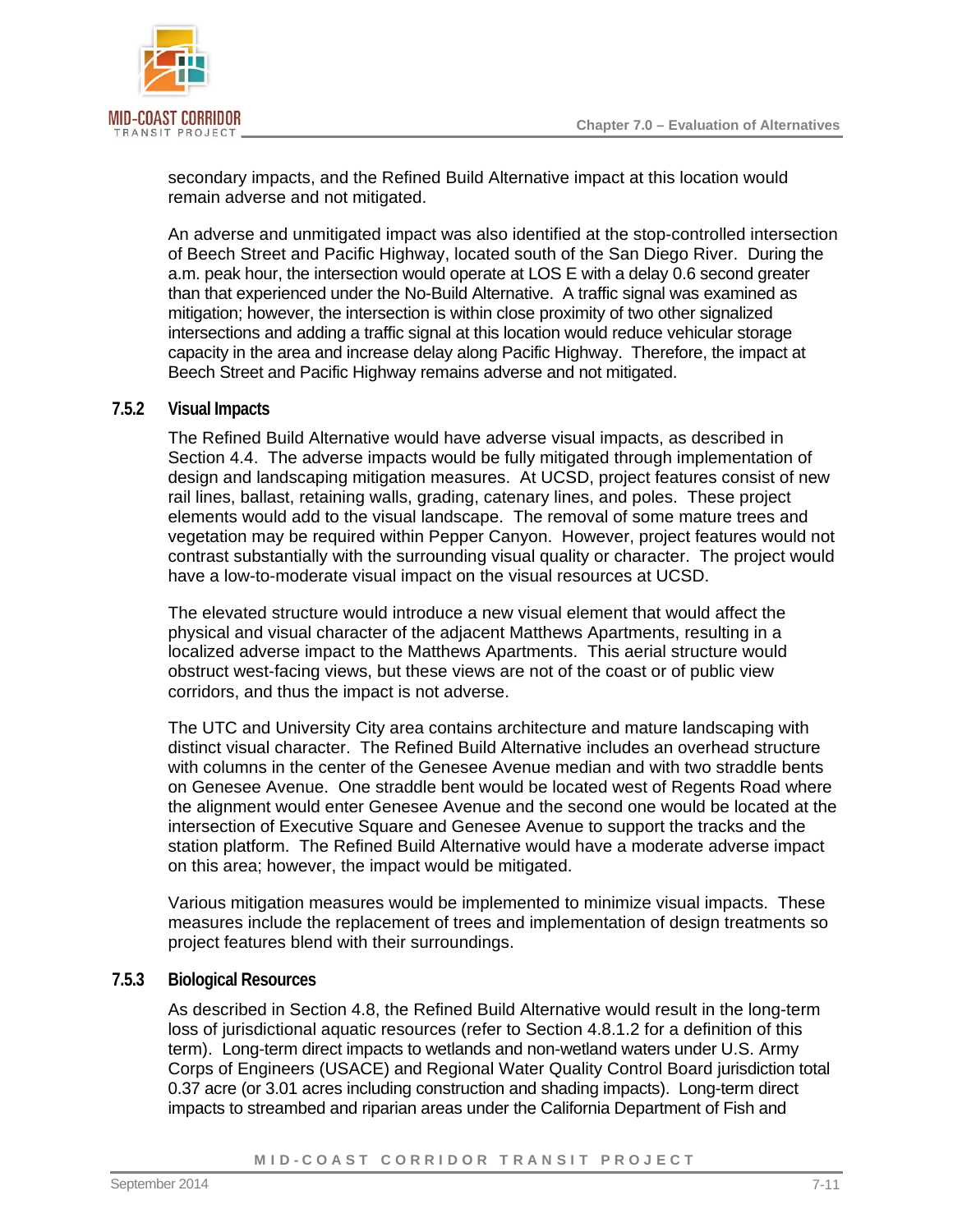

Wildlife and the City of San Diego jurisdiction total 0.87 acre (or 4.95 acres including construction and shading impacts). Long-term direct impacts would occur to coastal wetlands under the jurisdiction of the California Coastal Commission, totaling 0.23 acre (0.88 acre including construction and shading impacts). The project would avoid and minimize impacts to jurisdictional wetlands and waters to the extent practicable. As long-term impacts to areas under USACE jurisdiction do not exceed 0.5 acre within any of the affected watersheds, it is anticipated that the project would be authorized under Section 404 through the Nationwide Permit program. Although the Nationwide Permits appropriate for the activities associated with the proposed project would be determined by the USACE as part of the permitting process, potentially applicable Nationwide Permits include Nationwide Permit 3 (Maintenance), Nationwide Permit 12 (Utility Line Activities), Nationwide Permit 14 (Linear Transportation), and Nationwide Permit 33 (Temporary Construction, Access, and Dewatering).

The Refined Build Alternative would result in the long-term loss of 8.29 acres of riparian, Diegan coastal sage scrub, and non-native grassland (wetlands and Tiers II–III) that provide foraging and/or nesting habitat for special-status wildlife species. Specifically, implementation of the project would result in direct impacts to an ephemeral basin containing San Diego fairy shrimp, and would also impact suitable habitat for coastal California gnatcatcher (*Polioptila californica californica*), least Bell's vireo (*Vireo bellii pusillus*), and southwestern willow flycatcher (*Empidonax traillii extimus*). The project would also impact suitable foraging habitat for light-footed clapper rail (*Rallus longirostris levipes*). Direct impacts to San Diego fairy shrimp triggered formal Section 7 consultation with the USFWS, which was initiated on June 12, 2014. On September 5, 2014, the USFWS issued a Biological Opinion concurring with the FTA's determination that the project is not likely to adversely affect coastal California gnatcatcher, least Bell's vireo, southwestern willow flycatcher, or light-footed clapper rail, or critical habitat for these species. While the project would directly affect San Diego fairy shrimp, the Biological Opinion concludes that the project is not likely to jeopardize the continued existence of the San Diego fairy shrimp, and included authorization for incidental take of San Diego fairy shrimp. Affected areas would be limited to locations within or immediately adjacent to the existing MTS right-of-way where comparatively large areas of native habitats remain available. In addition, vegetation community impacts would be mitigated through the SANDAG *TransNet* Environmental Mitigation Program using one or more of the ratios shown in Chapter 4.0, Table 4-19, Table 4-20, and Table 4-21 of this SEIS/SEIR. Mitigation for impacts to Tier II and Tier IIIB vegetation communities within and outside of the Multi-Habitat Planning Area is shown in Table 4-20 and Table 4-21. As a result, adverse impacts to special-status wildlife species through the reduction of foraging and/or nesting habitat would be negligible.

About 92 percent of the existing wetlands and Tier II–III vegetation communities would remain after implementation of the Refined Build Alternative, and direct impacts to wetlands and Tier II–III vegetation would be mitigated, as described in Section 4.8.4.

#### **7.5.4 Construction Impacts**

Construction impacts are described in Section 4.17. Despite the project's scope and length, the construction impacts of the Refined Build Alternative on the built and natural environment are limited. The land use encroachments for construction are temporary,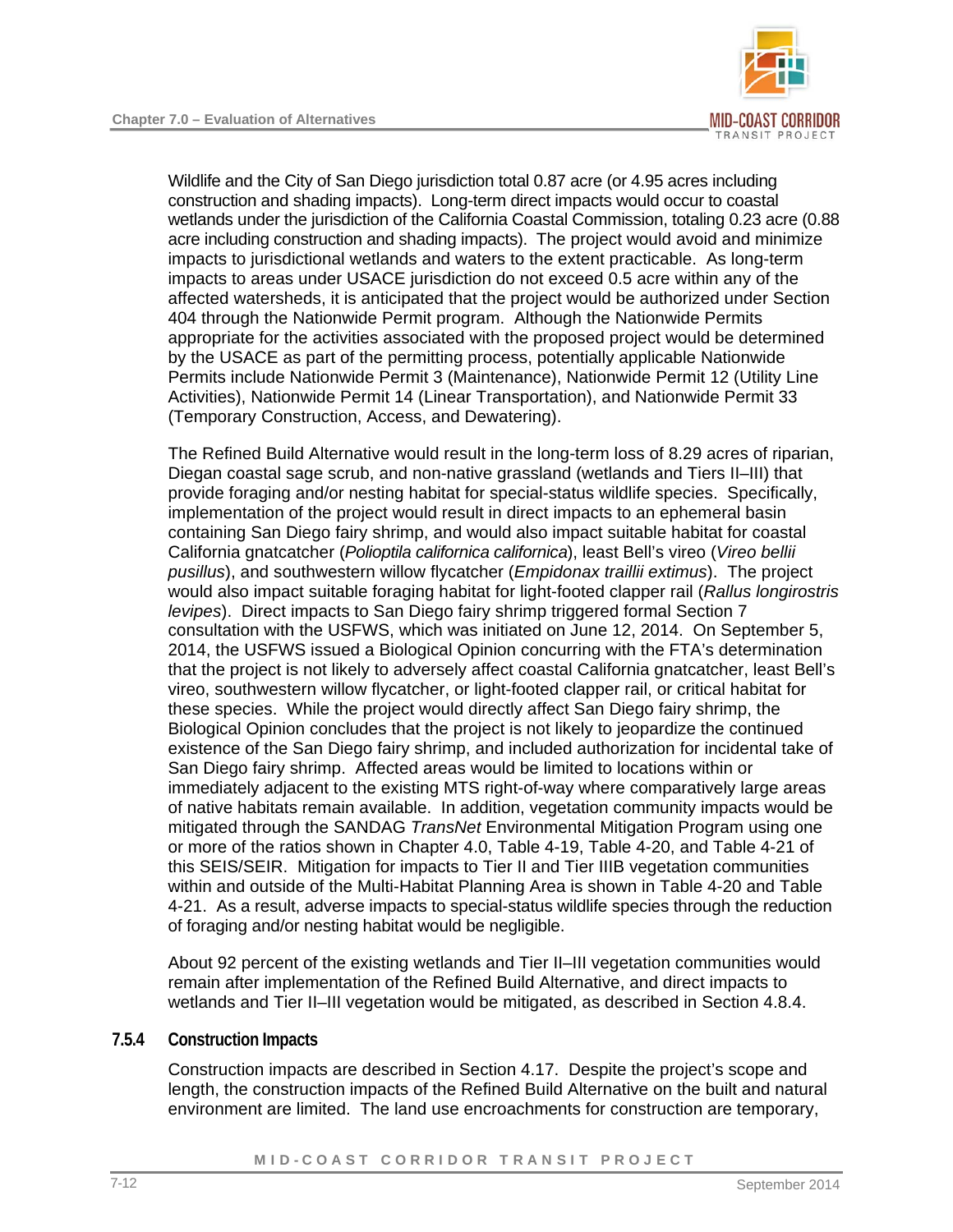

and the contractor would return these sites to their original condition when the construction phase ends. Additionally, the project has been designed to minimize the number of temporary encroachments needed during construction. Commercial signage and business visibility could be affected during construction; however, the contractor would be required to install temporary signage and signage to direct vehicles to parking and/or access. Therefore, adverse impacts to businesses would not be anticipated.

Some construction activities would occur during nighttime hours, which could result in adverse impacts to residences, particularly along Charmant Drive and Genesee Avenue and in the northeast corner of Cape La Jolla Gardens housing complex adjacent to I-5. Noisereducing curtains, noise masking machines, or temporary lodging in an approved hotel would be offered to residents when excessive nighttime construction noise is expected.

Impacts to wetlands and waters under the jurisdiction of the USACE, the Regional Water Quality Control Board, the California Department of Fish and Wildlife, the California Coastal Commission, and the City of San Diego would be mitigated as specified in Section 4.17.3.2; additional measures may be required during the permitting processes. With the mitigation identified in Section 4.17.3.2, no adverse impacts would occur.

Air quality impacts during construction would be adverse. Emissions from construction equipment and from hauling and worker trips all would result in air pollutant emissions. Adverse and unavoidable impacts would remain even after implementation of project measures, resulting in exceedance of thresholds for nitrogen oxides and carbon dioxide.

Section 3.4.7 summarizes construction impacts on the transportation system. Construction of the project would affect Trolley and bus travel times, roadway traffic, and off-street parking supply. Project features and mitigation would be implemented to reduce impacts and would consist of detours and the provision of off-street parking in other locations, as available; however, some adverse and unavoidable impacts would remain.

## **7.6 Summary of Important Trade-offs**

A decision to invest in the Refined Build Alternative reflects an assessment that the project's benefits justify its costs and impacts. Through more than 20 years of local planning, SANDAG and other local agencies have evaluated the project and concluded that the project has merit. The SANDAG Board of Directors reconfirmed the Locally Preferred Alternative in 2010 and approved the Refined Build Alternative in November [2](#page-12-0)013<sup>2</sup>. In addition, the project is a priority under the *TransNet* sales tax program adopted by San Diego County voters. By approving the Mid-Coast Corridor Transit Project into the New Starts program in 2011, FTA concluded that the project met its New Starts criteria for project justification and was likely to be a good candidate for funding.

<span id="page-12-0"></span> 2 The SANDAG Board of Directors subsequently amended the Refined Build Alternative on May 9, 2014.